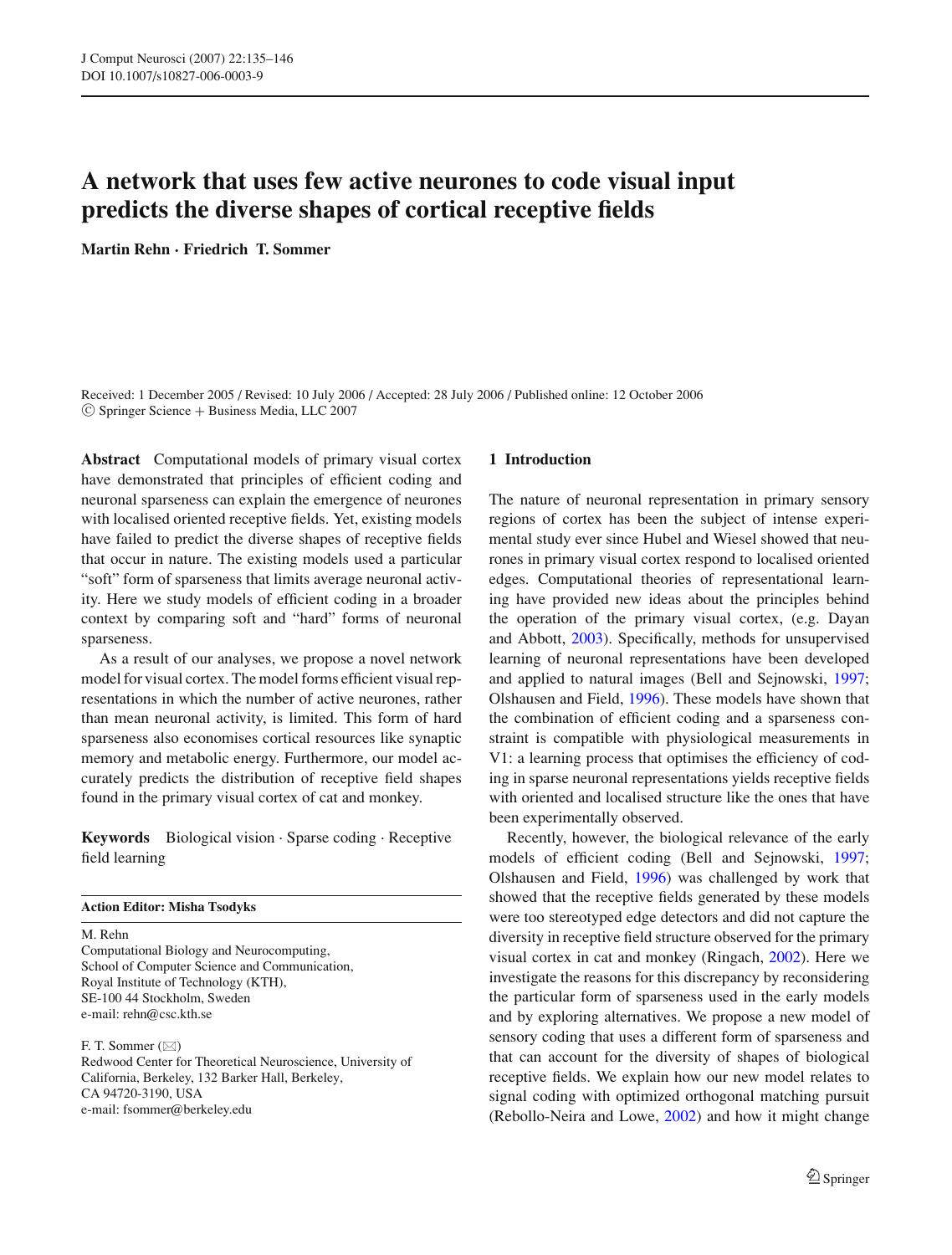the current understanding of the computational role of simple cells in primary visual cortex.

#### 1.1 Theories of efficient coding in vision

The biological motivation behind the theory of efficient sensory coding is the assumption of economy in sensory processing (Attneave, [1954;](#page-10-2) Barlow, [1983;](#page-10-3) Atick, [1992\)](#page-10-4). If a biological organism is confronted with sensory input of certain properties, it is natural to expect that evolution and learning will adjust the organism to these properties in order to increase the efficiency of sensory processing (Gibson, [1966;](#page-10-5) Field, [1987\)](#page-10-6). Specifically, it was suggested that efficiency in visual neuronal coding means that neurones become sensitive to independent elements that constitute an image. The receptive fields of neurones should then correspond to the statistically independent structural primitives of natural images. If the number of structural primitives in a patch of a natural image is typically small, this should be reflected in neuronal sparseness, that is, a small number of active neurones.

These general motivations of efficient coding are reflected in individual models of visual coding. Sparsenet (Olshausen and Field, [1996,](#page-11-0) [1997\)](#page-11-3) is a causal generative model of visual input in which the neuronal representations of images are constrained to be sparse, that is, have a histogram of activity values that is more steeply peaked at zero than a Gaussian distribution. This model is able to learn to construct receptive fields that resemble cortical edge detectors (simple cells) when trained with natural images, but only if sparseness is imposed. A second class of models use independent component analysis of natural visual input (Bell and Sejnowski, [1997\)](#page-10-1) which yields neuronal receptive fields with very similar shapes to those obtained with Sparsenet. Independent component analysis exploits the central limit theorem, which states that when non-Gaussian signals are linearly superimposed, the resulting distribution is more Gaussian than its components. In a linear mixture of signals, independent component analysis determines the individual components whose distributions deviate maximally from Gaussians(Hyvaerinen and Oja, [2000\)](#page-11-4). The degree to which the distributions of individual components deviate from Gaussianity can be measured in different ways. The most commonly used measure of non-Gaussianity determines if a given distribution is more narrowly peaked at zero than a Gaussian distribution. Thus, although the underlying principles appear to be different, both types of coding models rest on a very similar definition of sparseness.

## 1.2 Different forms of sparseness and their motivations

Neuronal sparseness is defined in different ways in the literature. Both models of efficient sensory coding described above force neuronal activities to smooth distributions that are peakier than Gaussians. This constraint can be viewed as *soft sparseness*. An alternative form of sparseness often used in the literature is *hard sparseness* which keeps the proportion of neurones small that are simultaneously active in a network. Hard sparseness, in other words, corresponds to a discontinuous density of neural activities with a Dirac peak at zero. The effects of the two different types of sparseness constraints on the distributions of neuronal activity can be seen in Fig. 1 (solid curves). We refer to sensory representations that are formed using hard sparseness as *sparse-set* representations because the fraction of active neurones is small. In contrast, soft sparseness confines neural activity levels but not necessarily the fraction of active neurones.

In principle, either soft or hard sparseness can be used to generate efficient sensory representations. However, the two forms of sparseness have different ramifications for other aspects of cortical processing. These include the finite capacity of synaptic memory to make associations (Zetsche, [1990;](#page-11-5) Földiak, [1995\)](#page-10-7) and restrictions on metabolic energy consumption (Baddeley, [1996;](#page-10-8) Laughlin and Sejnowski, [2003;](#page-11-6) Lennie, [2003\)](#page-11-7). Parsimonius use of cortical memory favors



<span id="page-1-0"></span>**Fig. 1** Empirical distributions of neuronal activities in the different sparse coding models: Diagram (a) shows the results for a model with soft sparseness constraint (Sparsenet with Cauchy sparseness), diagram (b) for a model with hard sparseness constraint (SSC network). The distributions of neuronal activity coefficients are drawn as solid curves, the corresponding distributions of feed-forward projections onto the

receptive fields are the dashed curves. The models were trained on  $16 \times 16$  image patches and the sparseness parameter in Eq. [\(7\)](#page-4-0) was set to  $\theta = 0.22$  for the Sparsenet and  $\theta = 0.31$  for the SSC network. The width bar in (b) gives the theoretical estimate of the gap size in the distribution of neuronal activity values (see text)

Corran bar.

[bro]  $\overline{1}$ 

 $1.5\,$ 

 $0.5$ 

 $\overline{0}$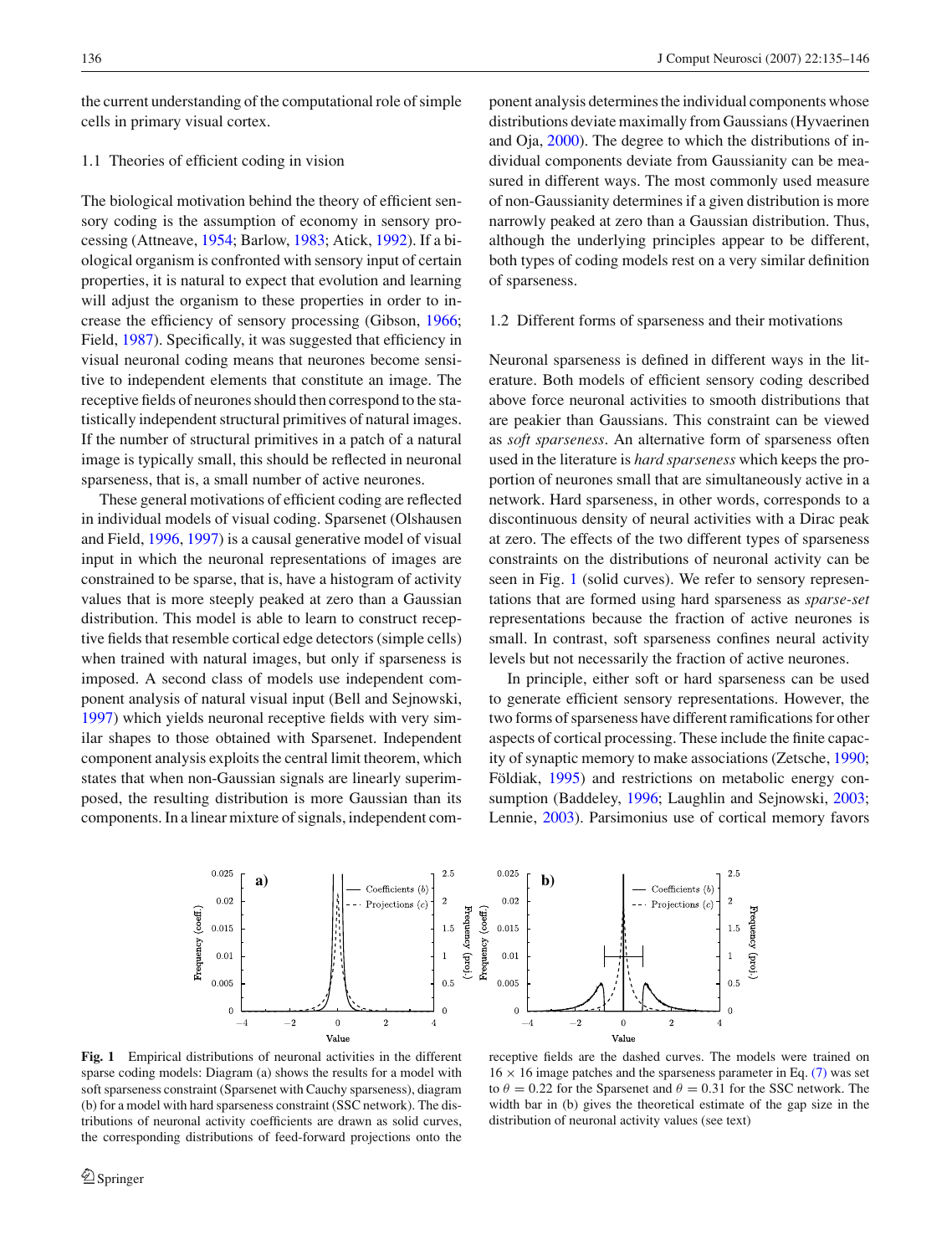hard sparseness. Research on neuronal associative memory has revealed that the memory in Hebbian synapses is best used by neural representations in which only a small fraction of the neural population is active at any instant, e.g. (Willshaw et al., [1969;](#page-11-8) Gardner-Medwin, [1976;](#page-10-9) Palm, [1980;](#page-11-9) Baum et al., [1988;](#page-10-10) Buhmann and Schulten, [1988;](#page-10-11) Tsodyks and Feigelman, [1988;](#page-11-10) Treves, [1991;](#page-11-11) Palm and Sommer, [1992;](#page-11-12) Földiak, [1995\)](#page-10-7). Further, we will demonstrate that metabolic energy consumption can be conserved with hard sparse representations.

The agenda in this paper is to compare models of efficient coding that incorporate either hard or soft sparseness in their ability to predict receptive fields recorded in primary visual cortex (Ringach, [2002\)](#page-11-1). We investigate the Sparsenet (Olshausen and Field, [1996\)](#page-11-0) as an example of a model that uses soft sparseness and two different models that enforce hard sparseness. The first is the "sparse-set coding network", a novel model that explicitly optimises the sparse selection of active neurones to achieve efficient coding. The second model serves as a control; it is a naive combination of Sparsenet with a mechanism for pruning small activity values.

### **2 Methods**

#### 2.1 A generative model of visual input

The idea of efficient coding can be formalised in a causal generative model of visual input. Generative models describe data with complicated probability density (such as visual inputs in natural environments) by estimating a combination of underlying causes. For a particular input *x*, the most probable instantiation of causes is described by a set of real-valued latent variables *b*. In general, this type of density estimation is a tractable description of the data if the underlying causes have a simple statistical structure, like for example, to be independent. In linear generative models, the input may be reconstructed by a matrix  $\Psi$ :  $\hat{x} = \sum_{l=1}^{m} b_l \Psi_l$ . Most models of efficient neuronal coding are based on linear generative models. They interpret the latent variables *b* as neuronal representations of sensory input and relate the linear map  $\Psi$  to neuronal receptive fields.<sup>1</sup>

Van Essen and Anderson [\(1995\)](#page-11-13), have estimated that sensory representations in primary visual cortex are overcomplete; a  $14 \times 14 = 196$  array of input fibres is analysed by roughly 100000 neurones. The numbers correspond to an overcompleteness of about five hundred which exceeds the size of the models that can be handled in simulations. To enable overcompleteness in principle, we employed overcomplete causal models in which the dimension of the neuronal representation *b* was larger than the dimension of the input *x*. Further, we assumed that the neural activities are independent. In other words, the prior distribution of neural activity is factorial:  $p(b) = \prod_i p(b_i)$ . The joint distribution between inputs and neuronal representations is then given as

$$
p(x, b) = p(x | b) \prod_{i} p(b_i)
$$
 (1)

where  $p(x | b)$  is the likelihood. Sensory coding can now be defined as the procedure that finds the neuronal representation *b* that is most probable given a particular sensory input. Mathematically this means that the posterior probability  $p(b | x) = p(x | b)p(b)/p(x)$  is maximised. For any fixed input,  $p(x)$  is fixed and, therefore, the posterior is proportional to the joint distribution in Eq. (1). Thus, a minimisation of the energy function  $E(b) = -\log p(x, b)$  describes the coding process. We use a Gaussian likelihood and  $p(b_i) \propto \exp[-\theta f(b_i)]$  in Eq. (1), which yields the energy function

<span id="page-2-0"></span>
$$
E(b) = \frac{1}{2} \sum_{i=1}^{n} (x_i - \hat{x}_i)^2 + \theta \sum_{i} f(b_i)
$$
 (2)

As will be explained, the minimisation of the energy function in Eq. (2) with respect to the variables *b* describes many different methods of visual coding and efficient signal representation. The first term on the right hand side of Eq. (2) is the log likelihood, which is the quadratic error between the reconstruction  $\hat{x}$  and the original input *x*. The second term on the right hand side of Eq. (2) is the log of the factorial prior of the neuronal variables. The learning of receptive fields is described by minimising Eq.  $(2)$  with respect to  $\Psi$ . It is assumed that the adjustment of the receptive fields  $\Psi$  takes place on a slower time scale than the coding process, that is, with neuronal representations *b* that are optimized for the given stimuli. In the next section, we will insert different functions  $f(x)$  that constrain the neuronal representations to different forms of sparseness. The factor  $\theta$  in the sparseness term governs the balance between reconstruction quality and sparseness. Therefore, we will refer to  $\theta$  as the sparseness parameter.

#### 2.2 Models of sensory coding

First we introduce different models of sensory coding, that is, different methods to optimise Eq. (2) with respect to the neuronal variables *b*. The method of optimisation has to be chosen in accordance to the sparseness function  $f(x)$ . The optimisation of the neuronal variables is assumed to take place on a faster time scale than the adjustments of receptive fields. Therefore, the following coding procedures treat

<sup>&</sup>lt;sup>1</sup> For an introduction to these models, see chapter ten of Dayan and Abbott [\(2003\)](#page-10-0).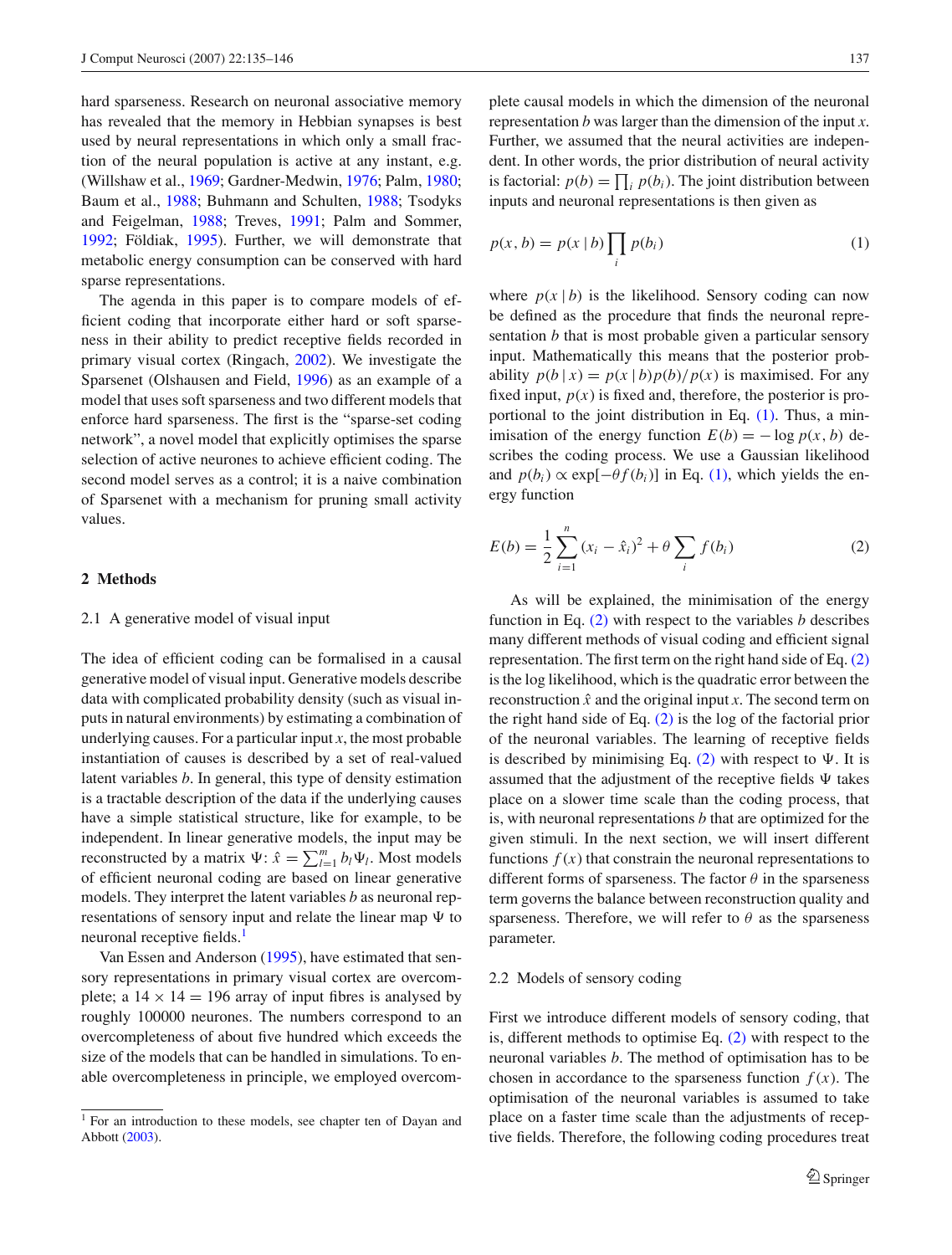the  $\Psi$  variables simply as constants. We will use the following definitions:  $c_i := (\Psi x)_i = \langle \Psi_i, x \rangle$  is the inner product between a receptive field and the image (For inner products we will often use the bracket notation  $x^T y =: \langle x, y \rangle$ .)  $C := \Psi \Psi^{T}$  is the matrix of inner products between receptive fields.

#### *2.2.1 Soft-sparseness models*

If  $f(x)$  in Eq. [\(2\)](#page-2-0) is chosen to be a smooth differentiable function, the local optimisation process corresponding to the coding of a sensory input can be computed by gradient descent in Eq. [\(2\)](#page-2-0)

<span id="page-3-1"></span>
$$
\Delta b_i \propto -\frac{\partial E}{\partial b_i} = c_i - \sum_{j \neq i} C_{ij} b_j - \theta f'(b_i)
$$
 (3)

Note that Eq. (3) defines the neuronal update in a network of cortical neurones. The neurones receive the feedforward projection (or thalamic input) *c*. Further, the neurones are interconnected with synaptic weights that are equal to the inner product of their receptive fields *C*. Two features in this network bias the neuronal activities towards lower values. First, the mutual connections that introduce competition between neurones with similar receptive fields. Second, the sparseness term. Here we will explore two functions that impose soft sparseness, the Cauchy function  $f(x) = \log(1 + x^2/\sigma^2)$ as used in the original Sparsenet model(Olshausen and Field, [1996\)](#page-11-0) and a hyperbola  $f(x) = \sqrt{1 + x^2/\sigma^2}$ ; a soft version of the *L*<sup>1</sup> norm as used in a different model (Chen et al., [1998\)](#page-10-12).

## *2.2.2 Hard-sparseness models*

If  $f(x)$  in Eq. [\(2\)](#page-2-0) is chosen to be the non-differentiable  $\sum_i H(|b_i|)$  with  $H(x) := 1$  for  $x > 0$ ;  $H(x) := 0$  for  $x \le 0$ , function that counts active neurones:  $f(b_i) = ||b||_{L_0}$ gradient descent can no longer be used for the optimisation. Rather, the hard sparseness constraint introduces the combinatorial problem to select the best subset of active neurones. To reveal the optimisation function for selecting active neurones, we rewrite Eq.  $(2)$  by expressing the neuronal activities as products  $b_i = a_i y_i$  of analogue coefficients  $a_i$  and binary usage variables  $y_i$  (see Eq. [\(12\)](#page-9-0) in Appendix A). For any given combination of input *c* and active neurones *y* the analogue values that minimise Eq. [\(2\)](#page-2-0) are given by

$$
a^* = [P^y C P^y]^+ c \tag{4}
$$

<span id="page-3-2"></span>where  $P^y := diag(y)$  is the projector onto the coefficient subspace spanned by the vector *y* and [.] <sup>+</sup> is the Moore-Penrose pseudoinverse. Inserting the optimal analogue coefficents *a*<sup>∗</sup>

in Eq. [\(12\)](#page-9-0) yields the optimization function for selecting active neurones:

$$
E(y) = -\frac{1}{2} \langle x, P_{\Psi}^y x \rangle + \theta ||y|| \tag{5}
$$

<span id="page-3-0"></span>where  $P^y_{\Psi} := [P^y \Psi]^+ P^y \Psi$  (Eq. [15\)](#page-10-13) is the projector onto the image subspace spanned by the receptive fields of the active neurones  $\{\Psi_i : y_i = 1\}$  (for derivation of Eqs. (4) and  $(5)$ , see Appendix A). Note, that Eq.  $(5)$  prefers sets of active neurones whose receptive fields span a subspace that contains as much as possible of the image. Thus, the optimization of Eq.  $(2)$  with a hard sparseness constraint dictates to select small sets of active neurones that minimise the residual between input and reconstruction, given by  $r^y = x - \hat{x} = (1 - P^y_\Psi)x.$ 

In general, the formation of efficient sparse-set codes by minimising Eq. (5) is an NP-complete combinatorial optimisation problem that in practice can only be solved approximately. The literature about adaptive signal representation describes several approximate optimisation strategies of Eq. (5) under the name of matching pursuit. *Matching pursuit* is a method to optimise the representation of a given signal in a given set of basis functions. The basis functions are the same as the receptive fields  $\Psi$  in our model. If Eq. (5) is used to select the single most adequate basis vector for a given input, it becomes  $E(i) = -\frac{1}{2} \langle x, \Psi_i \rangle^2$ . This version of Eq. (5) describes the selection of the first basis function in standard matching pursuit (Mallat and Zhang, [1993\)](#page-11-14). In standard matching pursuit the approximation of the signal is refined by iterating the selection process on the residual. However, this iteration minimises Eq.  $(5)$  only in cases where the basis functions are orthogonal: Standard matching pursuit does not optimise coding efficiency in the general case because the residual is not orthogonal to the subspace of the basis functions that are already in use.

An extension of matching pursuit to cases of nonorthogonal bases is called *optimised orthogonal matching pursuit* (Rebollo-Neira and Lowe, [2002\)](#page-11-2). This method calculates a set of biorthogonal basis vectors in each iteration step. The resulting basis set is used to determine the optimal coefficients and for selecting the next basis function. Optimised orthogonal matching pursuit can be reformulated as local minimisation of Eq.  $(5)$ , that is, a sequential minimisation in which only a single *y*-variable is changed at a time: The biorthogonal basis vectors are given by the matrix  $[P^y \Psi]^+$  which forms the projection operator  $P^{\hat{y}}_{\Psi}$  in Eq. (5).

In practice, the computation of the biorthogonal basis in each step of optimised orthogonal matching pursuit is computationally much lengthier than standard matching pursuit. This extra computational demand is somewhat ameliorated by calculating each biorthogonal basis recursively from the basis of the previous step. Corresponding to the recursive acceleration in optimised orthogonal matching pursuit, the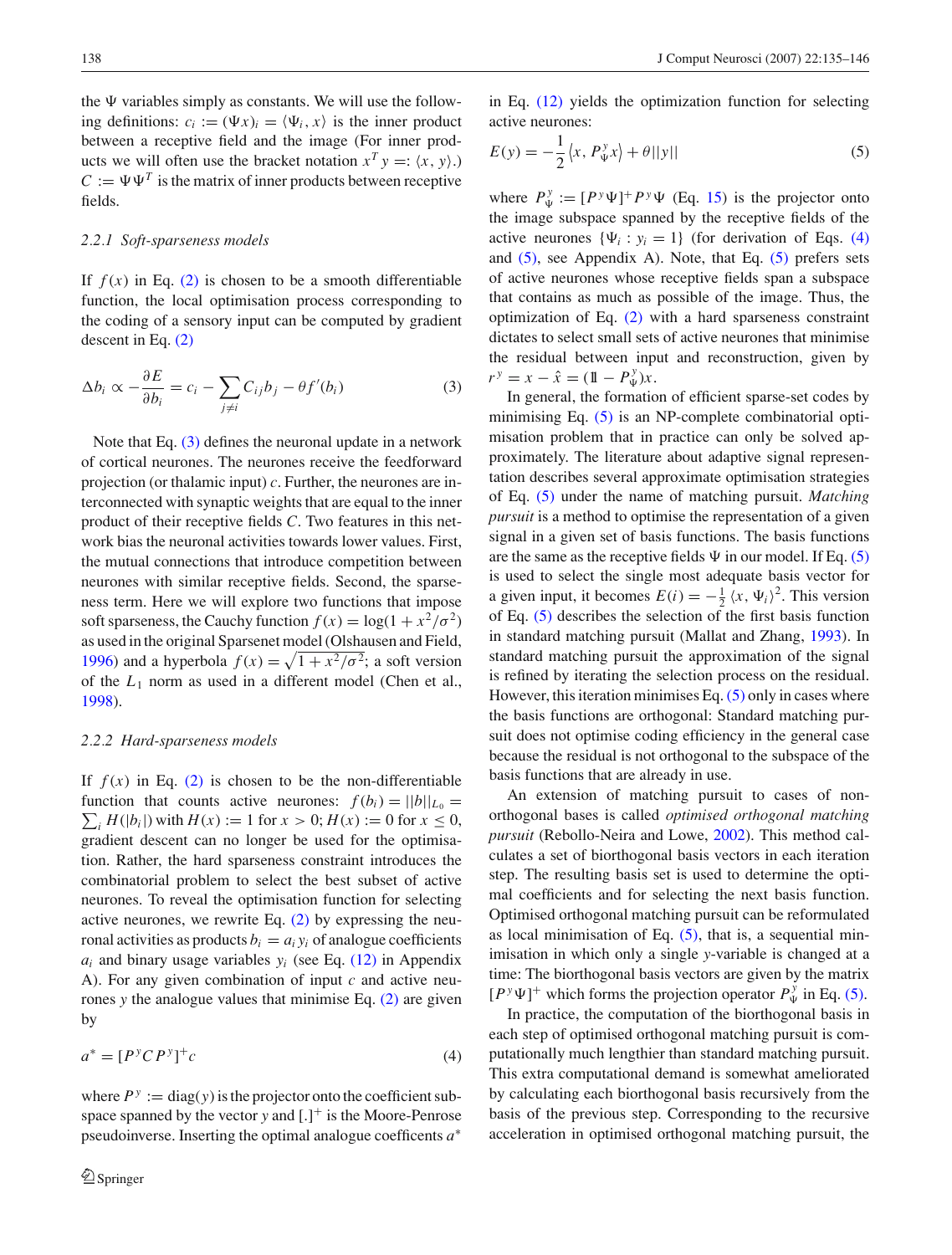local minimisation of Eq. [\(5\)](#page-3-0) can be numerically accelerated by recursive computation of  $P^{\mathcal{Y}}_{\Psi}$  with the Sherman-Morrison formula.

## *2.2.3 The sparse-set coding network model*

Here we focus on approximate schemes of optimisation of Eq. [\(5\)](#page-3-0) that are not restricted to greedy, sequential updating and that can be implemented in a neural network. To this end we use Eq.  $(5)$  in the form

$$
E(y) = -\frac{1}{2} \langle c, [P^y C P^y]^+ c \rangle + \theta ||y|| \tag{6}
$$

<span id="page-4-1"></span> $(Eq. (13)$  $(Eq. (13)$  in Appendix A). For the sparse regime, we developed an approximation to Eq. (6) that can be implemented as a Hopfield type network (Hopfield, [1982\)](#page-10-15)

$$
E(y) \simeq -\frac{1}{2} \langle y, Ty \rangle + \theta ||y|| \tag{7}
$$

<span id="page-4-0"></span>with the stimulus dependent interactions  $T_{ij} := -c_i C_{ij} c_j +$  $2\delta_{ij}c_i^2$  (derivation, see Appendix A). For a given input, the updates for minimising the energy in Eq.  $(7)$  can be written as

$$
y_i \leftarrow H\left(\frac{T_{ii}}{2} - \sum_{j \neq i} T_{ij} y_j - \theta\right) = H(d_i - \theta/c_i)
$$
 (8)

<span id="page-4-3"></span>
$$
b_i = a_i y_i = d_i H(d_i - \theta/c_i)
$$
\n<sup>(9)</sup>

with 
$$
d_i = c_i - \sum_{j \neq i} C_{ij} c_j y_j
$$
 (10)

<span id="page-4-2"></span>Eq. (9) follows from Eq. [\(17\)](#page-10-16) in Appendix A.

In the following, we refer to the model described by the Eqs. (7)–(10) as the *sparse-set coding network* or the *SSC network*. Note that the competition between cells with similar receptive fields in Eq.  $(10)$  is mediated by the same set of network connections *C* as in the Sparsenet. However, the nature of competition is different in the two models. The Sparsenet implements the competition through subtraction of intracortical feedback from feedforward input  $(Eq. (3))$  $(Eq. (3))$ . In the sparse-set coding network, the competition involves nonlinear operations, a threshold function and multiplicative gating.

# *2.2.4 A control model based on pruning in soft-sparse codes*

To assess whether a basis selection involving discrete optimisation (7) pays off in coding efficiency, we compared the sparse-set coding network to a control model. The control model consisted of a combination of Sparsenet with a naive sparse-set coding procedure, without the combinatorial optimization used in the SSC network. Specifically, we pruned neuronal activities smaller than a threshold in the soft sparse representations produced by Sparsenet. In the neurones that remained active after the pruning, the activity levels were readjusted for best reconstruction (using Eq. [\(4\)\)](#page-3-2). We carefully optimised the combination of values for the pruning threshold and for the sparseness parameter  $\theta$  in Eq. [\(2\).](#page-2-0)

#### 2.3 Learning of receptive fields

We assume that the learning of receptive fields occurs on a slower time scale than the process of sensory coding. With this assumption, the learning can be formulated as being independent of the dynamics involved in the particular coding model. For all the coding models we have described, the receptive fields  $\Psi$  can be learned with gradient descent in the energy function of Eq. [\(2\):](#page-2-0)

$$
\Delta \Psi_{ij} \propto -\frac{\partial E}{\partial \Psi_{ij}} = (x_i - \hat{x}_i) b_j.
$$
 (11)

This local "delta" learning rule was applied after the neural representation had been optimised for a given training input. Eq. (11) works equally well for the models with hard sparse coding because once active neurones have been selected according to a given stimulus, the energy is a quadratic (differentiable) function of the receptive fields of the selected neurones. Thus, the learning affects only receptive fields of selected neurones and the synaptic changes can be computed as in Eq.  $(11)$ , with the gradient descent method. In this study we used batchwise learning, where synaptic changes from several training inputs are accumulated before the receptive fields were updated. After each update step the receptive fields were renormalised.

## **3 Results**

We compared the models of sensory coding with soft and hard sparseness constraints in computer experiments. The number of neurones in each model was three times the dimension of the inputs, that is, the representations were three times overcomplete. All models were trained on patches of natural images that had been "whitened" by reducing low spatial frequency components (Olshausen and Field, [1996\)](#page-11-0). The basis functions were randomly initialised before training. During training, the models were presented with a large number of input patches. Each input was used in the coding and learning procedure as described in the Methods.

First we assessed, after the learning process had converged, how the different types of sparseness constraints affect the distributions of neuronal activity values. The sparseness parameter  $\theta$  in Eq. [\(2\)](#page-2-0) was set based on the experiments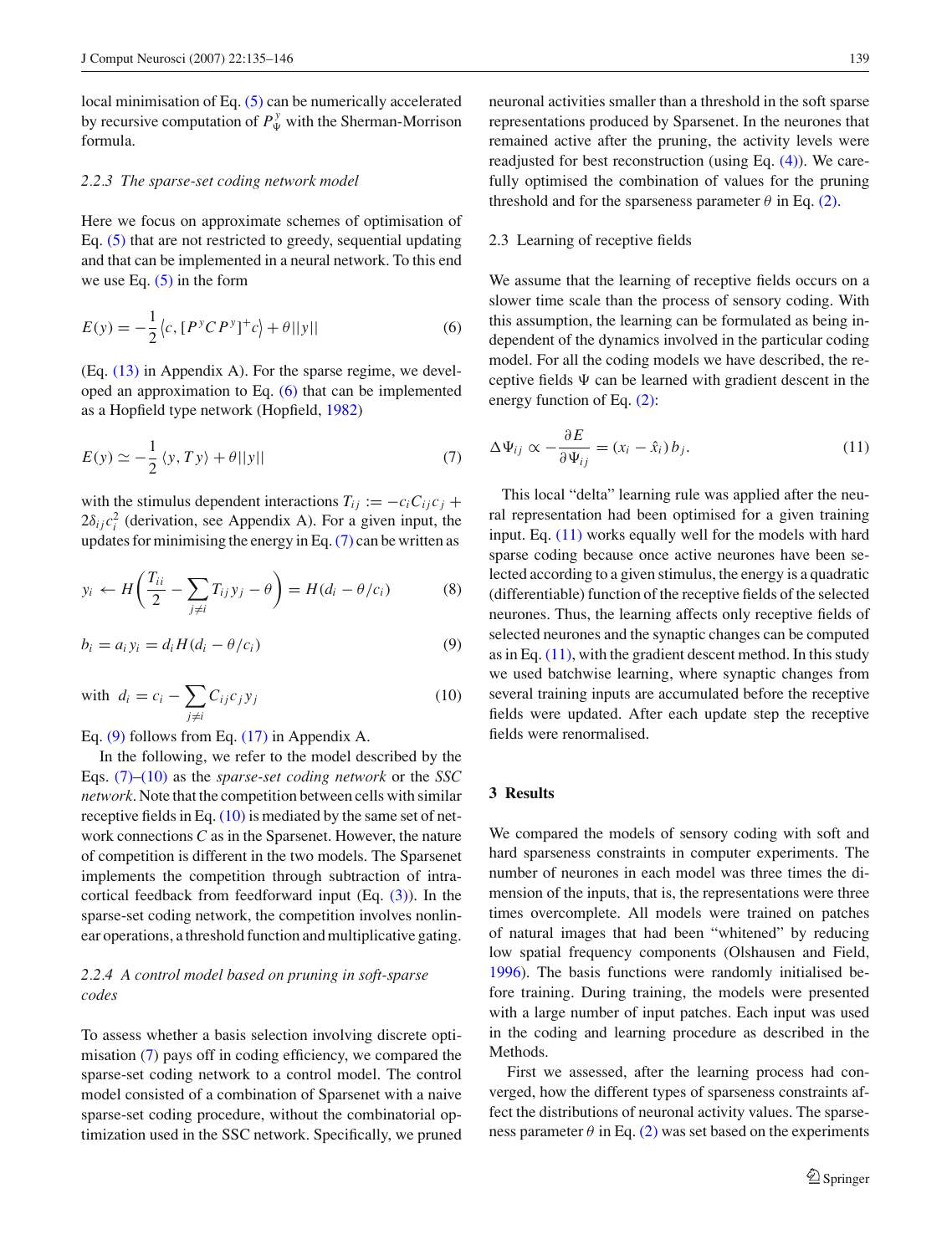that will be described in the last paragraph of this Section 3.3.

One can see in Fig. [1](#page-1-0) that the feed forward responses of the receptive field filters *c* (dashed curves) have similar exponentially-tailed distributions in the hard and soft sparse coding model (Ruderman, [1994\)](#page-11-15). The kurtosis values were similar,  $K = 6.6$  for Sparsenet and  $K = 5.4$  for the sparseset coding network. The strong effects of the lateral interactions between the neurones are reflected in distributions of neuronal activity values (solid curves). These distributions look qualitatively different in both models. In the Sparsenet, the lateral interaction leads to a distribution with much higher kurtosis than the feed forward filter response  $(K = 197.3)$ but with similar shape. In the sparse-set coding model, the interaction between the neurones yields a discontinuous distribution of neuronal activities with a delta peak at zero with a kurtosis of  $K = 287.3$  which is 46% higher than for the Sparsenet distribution. There are gaps in the histogram for small (nonzero) absolute values because for these values the achievable decrease in reconstruction error is outbalanced by the usage penalty. The gap size can be estimated: From Eq. [\(12\)](#page-9-0) and the fact that the basis functions are normalized, it follows that one neurone whose activity is *a* can reduce the energy by not more than  $a^2/2$ . The energy increase for using an additional neurone is  $\theta$ . Thus, the gap that one would expect theoretically is  $|a| \leq \sqrt{2\theta}$  which is entered in Fig. [1\(](#page-1-0)b) as the width bar. As one can assess, the theoretical estimate corresponds quite well to the gap observed in the empirical distribution.

A typical result of neuronal coding and image reconstruction using the SSC network is shown in Fig. 2. The sparseness parameter  $\theta$  in Eq. [\(7\)](#page-4-0) was chosen so that the average number of active neurones per patch was 4.8 (individual set sizes vary with the input).

Note in Fig. 2 that although the sensory representation is very sparse, that is, it has very few active neurones(displayed by bright and dark dots in the middle panel), the quality of reconstruction seems remarkably high.

#### 3.1 Coding efficiency versus hard sparseness

We investigated the tradeoff between hard sparseness and quality of reconstruction systematically by varying the sparseness parameter  $\theta$  in Eq. [\(7\).](#page-4-0) Because it was time consuming to explore the entire parameter space, we trained the models with smaller patches of natural images  $(8 \times 8 \text{ rather})$ than  $16 \times 16$ ). Figure 3 shows how the signal-to-noise ratio in the reconstruction increased with increasing size of the active set. Note that for mean set size  $= 1$  the SSC network yields efficient codes that are similar to vector quantisation in which just one most appropriate basis function is selected for a given input patch.



**Fig. 2** Image coding and reconstruction in the SSC network (trained on  $8 \times 8$  patches). The original image (left panel) is tiled into 64 patches of  $8 \times 8$  pixels. The middle panel shows the neuronal activities representing the image. Each of the 64 rectangular compartments displays the activities of 192 neurones representing an  $8 \times 8$  patch of the original image. The gray area represents all the inactive neurones, bright and dark dots correspond to the few active neurones. The sparseness parameter in Eq. [\(7\)](#page-4-0) was set to  $\theta = 5.6 \times 10^{-2}$ . The right panel shows the reconstruction based on the sparse representation illustrated in the middle panel



**Fig. 3** Reconstruction quality as a function of the number of active neurones. The SSC network used the approximately optimal coefficients (Eq.  $(17)$ ). The models denoted with  $*$  used the fully optimised analogue coefficients (Eq. [\(4\)\)](#page-3-2): The model labeled by "SSC∗" employs the neurone selection of the the sparse-set coding network, "Sparsenet∗" and "Sparsenet L1∗" denote the controls where the neurone selection was based on the soft sparse codes of the corresponding coding models

To ask if the discrete optimisation performed in the SSC network is important for quality of reconstruction, we compared the SSC network to a sparse-set coding procedure based on Sparsenet and pruning, see Methods. Notably, for all sparseness levels tested, the reconstruction with the SSC network was significantly better than with the Sparsenetbased control model. Further, one realises from Fig. 3 that the approximative coefficients in the SSC network (Eq. [\(17\)\)](#page-10-16) yielded signal-to-noise values that were almost as high as those generated by a model with fully optimised coefficients (Eq. [\(4\)\)](#page-3-2).

## 3.2 Metabolic energy consumption

We assessed the amount of metabolic energy that each model would consume if the sensory codes are represented by spike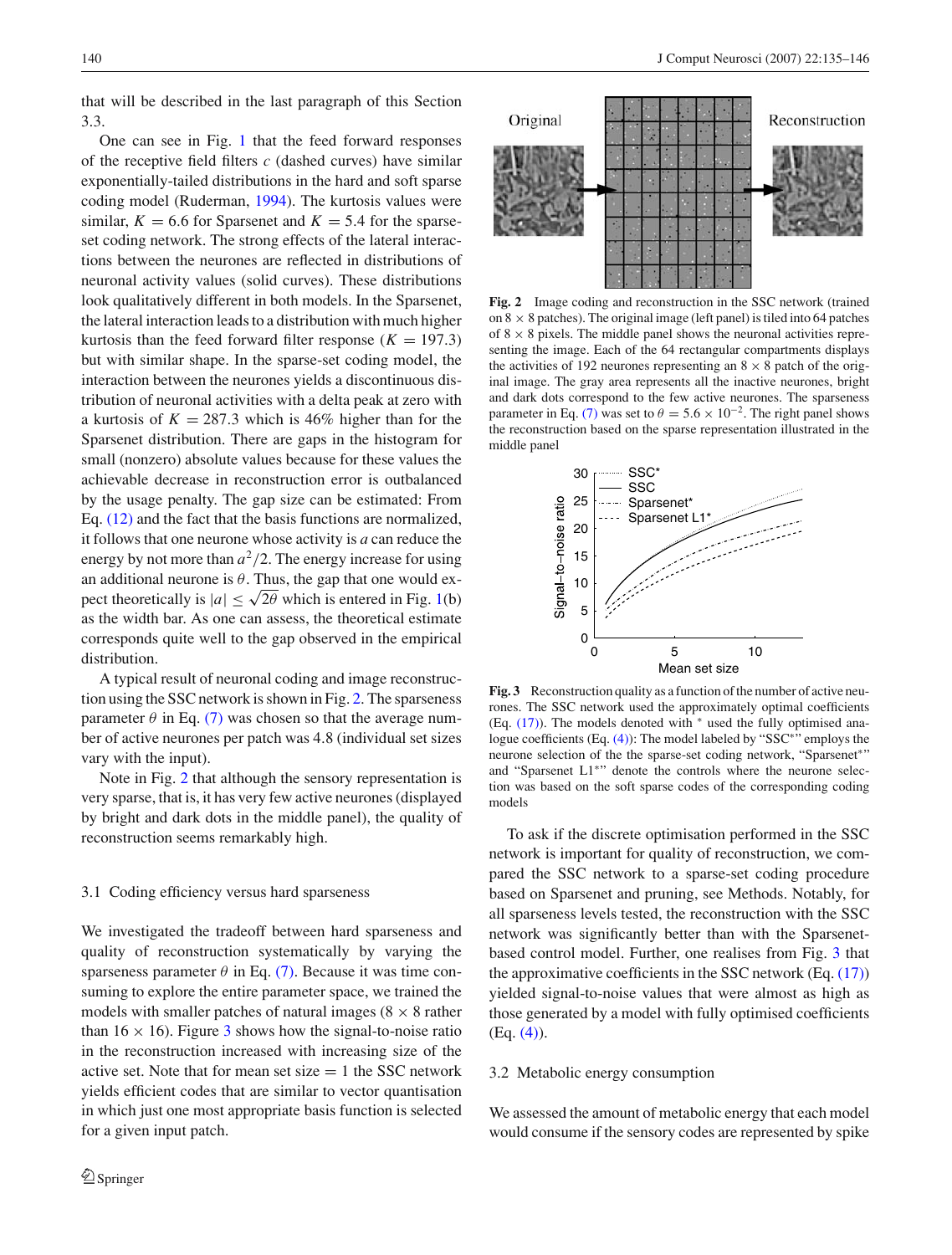

**Fig. 4** Measurement of metabolic energy consumption of sensory codes ( $8 \times 8$  patches). The block diagram (a) depicts how we measured the spike counts required by a particular sparse coding model (see text for explanation.). Diagram (b) compares the required spikes in two sparse coding models, Sparsenet and the SSC network. The *y*-axis

displays the logarithm of the spike counts used to code the visual representations. The *x*-axis displays the ratio of successful recognitions. Each sparse coding model was tested for three different sizes of the prototype set, the low curve corresponds to 80 patterns, the intermediate curve to 160 patterns and the high curve to 320 patterns

rates. To this end, we measured the number of spikes required to allow an ideal observer to detect one particular input from an ensemble of different visual inputs. To express the neuronal activities, we represented each abstract neurone as two spiking neurones that encoded the positive and negative activity values separately. This introduction of pairs of spiking neurones allowed to represent the visual codes of the abstract coding networks by spike trains. In addition, this duplication of neurones made the model compatible with Dale's law, that is, the observation that biological neurones have either excitatory or inhibitory effects on their targets.

The process of detecting a visual input involved five steps and is visualised in Fig.  $4(a)$ . First, ensembles of inputs were formed by a random selection of image patches. Second, the ensembles were used with each model to generate sets of sensory codes that we called prototype sets. Third, one prototype was selected and its coefficients were used as rate parameters in Poisson processes to generate spike trains. Fourth, the resulting spike trains were decoded by a process in which firing rates were estimated from the spike counts in a fixed time interval. Fifth, the code obtained from the rate estimations was assigned to the element in the prototype set with the highest similarity (ideal observer procedure). The similarity between codes was measured by the Cartesian distance. Ultimately, successful detections were defined as cases for which the code resulting from the rate estimations was assigned to the original prototype. The recognition ratio, that is, the ratio of successful detections, naturally increased with the average number of spikes in the spike trains, which, in turn, correlates with the metabolic energy that is spent. Figure 4(b) displays the mean number of spikes per coded image over the ratio of successful identifications. The three curves for each model correspond to prototype sets of 80, 160 and 320 patterns. Evidently, the task was harder for the larger prototype sets. Nonetheless, codes generated by the SSC network consistently required substantially fewer spikes than did soft sparse codes, for all prototype set sizes. Note that Fig. 4(b) shows a clear difference between the two types of coding even with the numbers of required spikes per image displayed on a logarithmic scale. Thus, by this measure, sparse-set codes are metabolically more efficient than soft sparse codes.

## 3.3 Receptive field structure

To study the shapes of receptive fields that the different models of visual coding produce, we trained with larger patches of natural images ( $16 \times 16$  pixels) and compared the results to recordings from primary visual cortex in monkey (experimental data courtesy of D. Ringach). To find the best settings of the sparseness parameter  $\theta$  for the models, we tested a set of values covering different orders of magnitudes. We then choose for each model the value that led to receptive field shapes that matched the biological data the closest. The used values were  $\theta = 0.31$  for the SSC network and  $\theta = 0.22$ for Sparsenet. A fine tuning of  $\theta$  within an order of magnitude was prohibitively time consuming for  $16 \times 16$  patches. Also, the spot checks that we ran indicated that the results were not very sensitive to such fine tuning.

Figure [5](#page-7-0) displays receptive fields of randomly selected cells from the models and from the experimental data (Gabor fits).

Note that the shapes of the experimental receptive fields are diverse. Besides typical edge-detector shaped receptive fields, the upper rows display blob-like and unoriented shapes whereas the lower rows contain structures with many subfields. The SSC network seems to capture the diversity in shapes of the biological receptive fields. The Sparsenet model forms edge-detectors but does not reproduce receptive fields with blob-like shapes or with many subfields.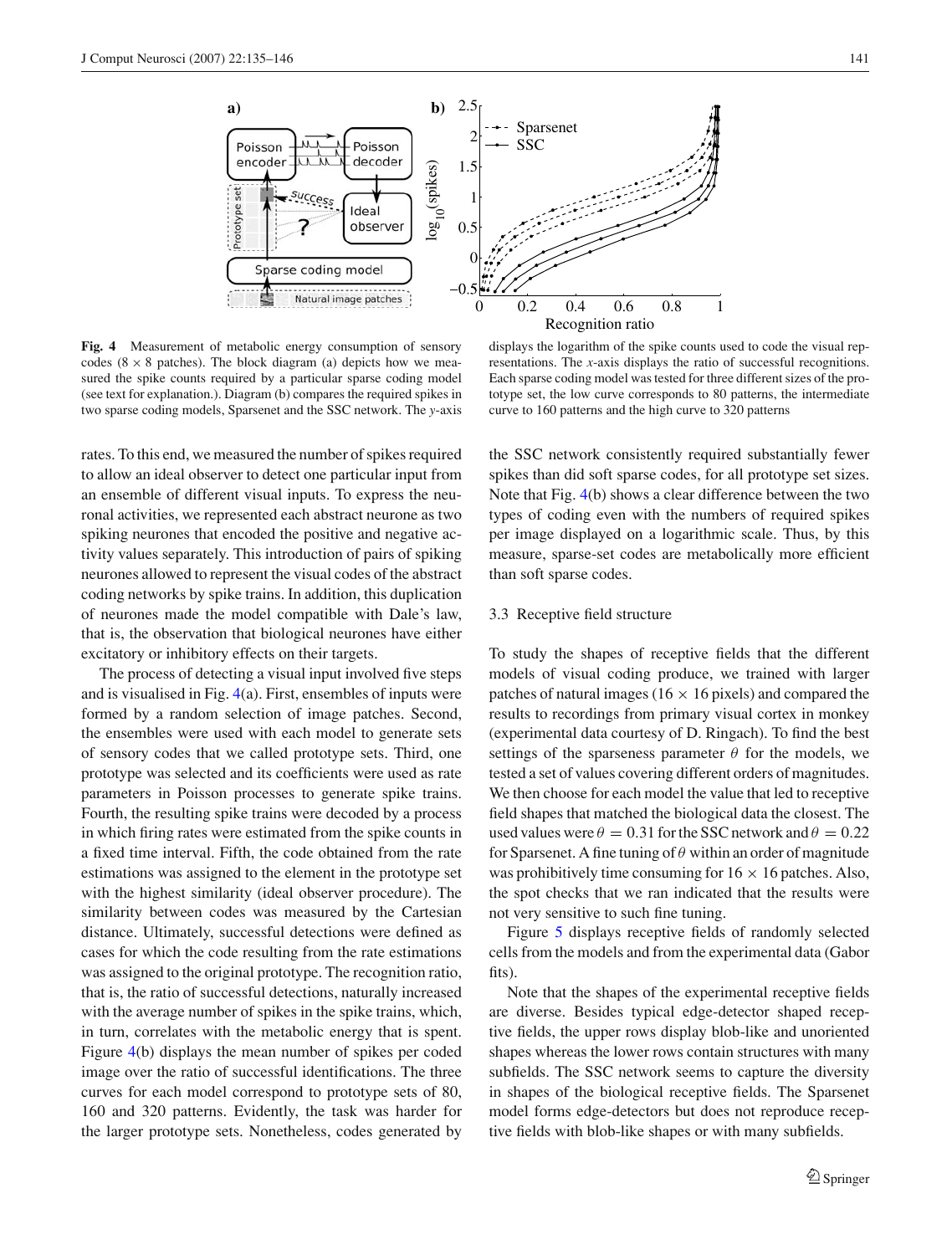<span id="page-7-0"></span>

**Fig. 5** Receptive fields from the efficient coding models and from recordings in monkey V1. The models were trained on  $16 \times 16$  patches of natural input. Each panel shows 128 randomly selected cells, ordered with respect to shape. Experimental results are shown as Gabor fits (data courtesy of D. Ringach). Scale differences due to distance from the fovea were corrected for

To assess the distributions of receptive field shapes quantitatively, we fitted the receptive fields from the models with Gabor functions and compared them to the fits for the experimental data. Figure 6 shows properties of the Gabor parameters for the entire cell populations, with the exception of those cells from models for which the fitting procedure was unstable, because the fields were centred outside the patch.

Ringach [\(2002\)](#page-11-1) reported that Sparsenet was not fully successful in reproducing the natural range in receptive field structure; this finding is confirmed in plot (a). By contrast, the SSC network captures the distribution of the envelopes of the biological receptive fields remarkably well, plot (b).

The asymmetry in the polarity of the receptive fields (definition in appendix C) is plotted over the aspect ratio of the Gabor envelope in figures (c) and (d). Note that the experimental data sample all values of asymmetry and that they form clusters near perfect symmetry  $(Asym. = 0)$  and full asymmetry  $(Asym. = 1)$ . The SSC network also produces cells at both extrema of the range of asymmetry, although the clustering seems somewhat exaggerated compared to the experimental data. On the other hand, the distribution of fields made by Sparsenet is missing the cluster in the regime of perfect symmetry. Overall, Figs. 5 and 6 suggest that the variety of receptive fields recorded from monkey V1 was more closely reproduced by the SSC than by the Sparsenet model.

## **4 Discussion**

4.1 New model for receptive field formation using hard sparseness

Models in neuroscience can help explain the complexity and diversity of experimental results by simple functional prin-

<span id="page-7-1"></span>

**Fig. 6** Spatial properties of receptive fields in the models and in monkey V1 (data courtesy of D. Ringach). *Red:* 146 experimental cells in each graph. *Blue:* Modelled cells; 302 Sparsenet cells in each left graph, 447 SSC cells in each right graph. (a) and (b) display length and width of the Gabor envelopes measured in periods of the cosine wave (see schematic figure (e) and Appendix C). Circular shapes are located near the origin, slim edge-detectors near the "length" axis and geometries with multiple subfields at large "width" values. (c) and (d) plot the asymmetry of the receptive fields, as measured by the normalised difference between the integrals *h*<sup>+</sup> and *h*−, see schematic figure (e) and Appendix C. The *x*-axes of (c) and (d) display the log of the ratio between length and width of the Gabor envelopes

ciples. Here we used the approach of computational modelling to explore visual cortical function, with an emphasis on explaining how the shapes of receptive fields emerge in V1. Previous work showed that the computational principle of coding efficiency is able to explain how receptive fields shaped like edge detectors in V1 are formed. However, earlier computational models, the Sparsenet (Olshausen and Field, [1996\)](#page-11-0) and independent component analysis (Bell and Sejnowski, [1997\)](#page-10-1), were unable to capture the distribution of receptive field shapes that had been quantified experimentally (Ringach, [2002\)](#page-11-1). To understand the reason for this gap between theory and biology, we investigated the influence of a central assumption in these earlier models, the choice of soft sparseness in the neural representation.

Thus, we investigated different computational models; Sparsenet (Olshausen and Field, [1996\)](#page-11-0) and two new models (developed in the course of this study) that employed different forms of sparseness. Sparsenet produced soft sparse representations of sensory input and the new models form hard sparse representations. One of the novel models, which we call the sparse-set coding (SSC) network, explicitly optimised coding efficiency. The second model served as a control; it crudely approximated efficient hard sparse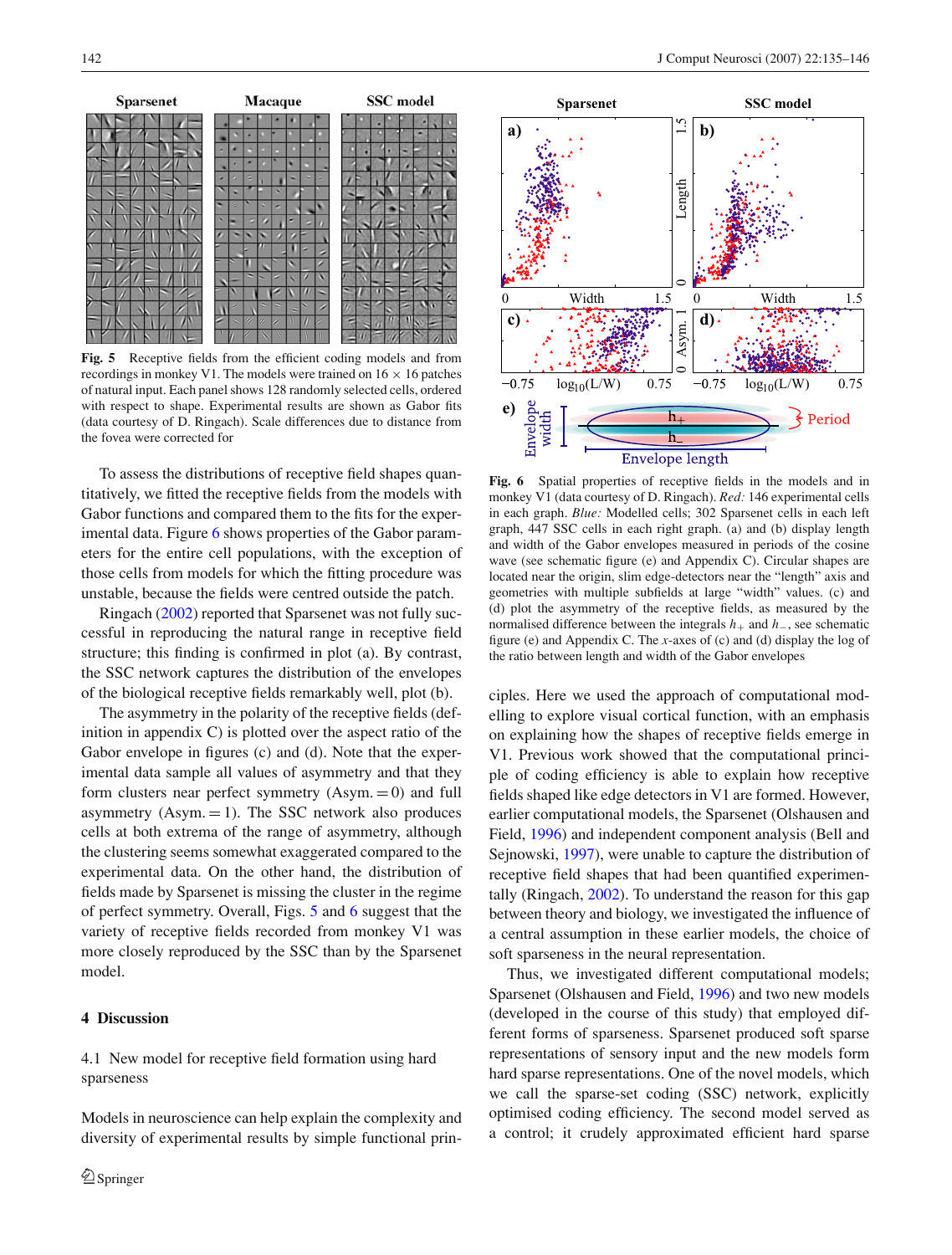representations by pruning small neuronal activity values from the representations formed by Sparsenet.

We trained the models on natural images and compared the resulting receptive fields to biological data. The comparison revealed that the new SSC network had substantial advantages over both the original and modified (control) versions of the Sparsenet model. First, the comparison revealed that soft sparse codes could not be transformed into efficient hard sparse codes just by pruning. In other words, the control model that combined Sparsenet and pruning did a significantly poorer job in reconstructing the stimulus than the sparse-set coding network. Second, the sparse-set coding network had the benefit of conserving metabolic resources (Laughlin and Sejnowski, [2003\)](#page-11-6): the number of spikes required to code sparse-set representations was almost an order of magnitude less than that required for Sparsenet representations. This second feature of sparse-set coding, the economical use of energy, is in line with an earlier result that the optimal tuning curve of a Poissonian neurone is a threshold function rather than a smooth function of a continuous input variable if spike rates are low (Bethge et al., [2003\)](#page-10-17). The parsimonious use of metabolic energy by hard sparse representations is complemented by results of studies of associative memory that have shown that the same type of representation uses also synaptic memory very efficiently (Willshaw et al., [1969;](#page-11-8) Gardner-Medwin, [1976;](#page-10-9) Palm, [1980;](#page-11-9) Buhmann and Schulten, [1988;](#page-10-11) Tsodyks and Feigelman, [1988;](#page-11-10) Treves, [1991;](#page-11-11) Palm and Sommer, [1992;](#page-11-12) Földiak, [1995;](#page-10-7) Palm and Sommer, [1995\)](#page-11-16). Third, the sparse-set coding network produced a greater variety of receptive fields than generated by the Sparsenet model; the shapes of receptive fields ranged from those with many oriented subfields to unoriented profiles whereas the Sparsenet produced a somewhat narrow range of edge detectors. In fact, the sparse-set coding network clearly outperformed the Sparsenet in predicting the diverse distribution of receptive field structures observed in recordings from the primary visual cortex of the monkey (Ringach,  $2002$ ) and the cat (Jones and Palmer,  $1987$ ).<sup>2</sup> The reason for this difference in the distribution of shapes that the two models produce is that the sparse-set coding network selects many fewer active cells to code any given input than does Sparsenet. Consequently, each receptive field in the sparse-set coding network represents only a small and tightly selected sample of inputs.

4.2 Mathematical methods for hard sparse sensory coding

*Generative models.* The sparse-set coding network we propose is related to earlier generative models that used hard

sparse coding (Hinton et al., [1997;](#page-10-18) Sallee and Olshausen, [2002\)](#page-11-18). In those models the process of coding sensory input was slow because it involved Gibbs sampling from the posterior. By contrast, the sparse-set coding network forms sensory representations very quickly because the underlying computation is based on an approximation of the (computationally intensive) inference process in causal generative models (Teh et al., [2003\)](#page-11-19).

*Basis pursuit*. Two of the models that we investigated relate to basis pursuit denoising (Chen et al., [1998\)](#page-10-12), a current method of signal representation. The energy function of basis pursuit is Eq.  $(2)$  when an  $L_1$ -norm sparseness term is used. Because of this sparseness term, the energy function of basis pursuit is not differentiable at zero and, thus, cannot be minimised using gradient descent. The minimisation method in basis pursuit is quadratic programming. One of the models we used for soft sparse coding, Sparsenet with a hyperbolic sparseness constraint, is essentially a gradientdescent approximation of basis pursuit.

Recent theoretical results on basis pursuit indicate that it has a direct connection to hard sparse coding. For certain conditions, it was proven that the representations formed by basis pursuit are the same as solutions of Eq. [\(12\)](#page-9-0) with the hard sparseness constraint (Donoho and Elad, [2002\)](#page-10-19). Although basis pursuit might provide a fast means of generating hard sparse sensory representations, it is not yet clear if it can be used to model visual cortex. First, it must be determined if the statistics of the visual input meets the prerequisites for basis pursuit to perform sparse-set coding and how the algorithm can be implemented in a neural network.

*Matching pursuit*. Matching pursuit is a popular algorithm for the step by step refinement of signal representations in the field of adaptive signal processing; when run for a few iterations, it can form sparse-set codes. Thus, matching pursuit has been proposed as a model for visual cortex (Perrinet et al., [2004\)](#page-11-20) (see below). The original form of matching pursuit is fast and guaranteed to converge asymptotically (Mallat and Zhang, [1993\)](#page-11-14). However, as explained in the methods section, codes generated by finite numbers of steps minimise the residual error only for orthogonal basis sets. Thus, sparse overcomplete coding based on standard matching pursuit is not principled by efficient coding in the sense of minimising Eq. [\(2\).](#page-2-0)

Two extensions of matching pursuit for nonorthogonal basis sets have similarities to our SSC network. First, orthogonal matching pursuit (Pati et al., [1993\)](#page-11-21) uses the same suboptimal basis selection as matching pursuit, but explicitly optimises the coefficients, according to Eq. [\(4\).](#page-3-2) Second, optimised orthogonal matching pursuit improves on the original method by optimising basis selection in a manner that corresponds to a sequential, greedy minimisation of Eq. [\(5\)](#page-3-0) (Rebollo-Neira and Lowe, [2002\)](#page-11-2). Thus, our framework for sparse-set coding (Eqs.  $(5)$  and  $(6)$ ) includes optimised

<sup>&</sup>lt;sup>2</sup> The distribution of shapes of receptive fields in the primary visual cortex of cat and monkey are very similar, for a comparison see Ringach [\(2002\)](#page-11-1).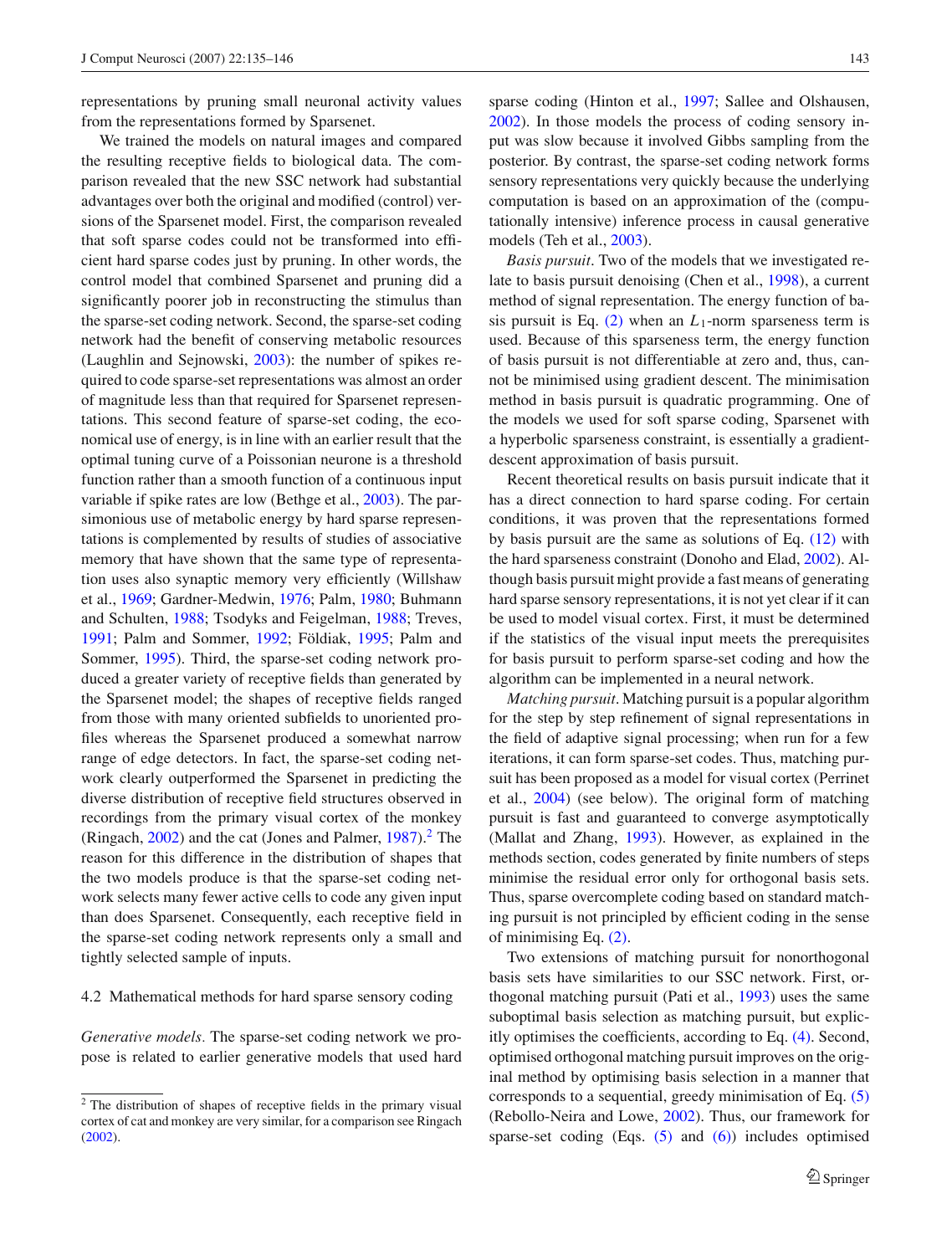variants of matching pursuit as special cases. The sparseset coding network (Eqs.  $(7)$ – $(10)$ ) is a new approximate method for computing optimised codes in the sparse regime. It is computationally fast and can be implemented as a neural network without being limited to greedy optimisation.

## 4.3 Implications for cortical processing

*Models of cortical microcircuits.* Unlike other causal models of sensory coding using a hard sparseness constraint (Hinton et al., [1997;](#page-10-18) Sallee and Olshausen, [2002;](#page-11-18) Rebollo-Neira and Lowe, [2002\)](#page-11-2), ours can be implemented as a neuronal network. Thus, we are able to compare interactions among neuronal elements in our model with interactions among cortical neurones. Causal models of efficient coding, like those we use here, suggest a specific function for interactions between neurones, an "explaining away" between causes. Explaining away means that cells with similar receptive fields compete for inclusion in a given sensory representation. This competition is mediated in the Sparsenet and the sparse-set coding network through the weights *C*, though the competition takes a different form in each model. That is, each model makes a different prediction about how thalamic and cortical inputs (Peters and Paine, [1994\)](#page-11-22) should be combined. In the Sparsenet, thalamic and cortical inputs superpose linearly (Eq.  $(3)$ ).<sup>3</sup> In the sparse-set coding network, the competition takes a nonlinear, multiplicative form (Eq. [\(9\)\)](#page-4-3). To determine which (if either) scheme is used by the brain will require studies of coding networks closer to biophysical realism, whose predictions can be compared directly to neurophysiology.

*Computational purpose of simple cells.* We have shown that learning in the sparse-set coding network can predict the diverse shapes of simple cells. The key elements in this network are efficient coding and a hard sparseness constraint. Efficient coding reflects extrinsic conditionsimposed by stimuli, whereas hard sparseness reflects intrinsic constraints, such as the metabolic costs and limited resources for memory formation. Together, these elements are sufficient to explain the formation of receptive fields, but to what extent is each necessary to build simple receptive fields? Other models of visual coding suggest that the requirement for efficient coding might not be strict or could be replaced by other computational motives. For example, matching pursuit does not explicitly optimise coding efficiency, yet it gener-ates receptive fields shaped like edge detectors (Sallee, [2002;](#page-11-23) Perrinet et al., [2004\)](#page-11-20). In addition, other computational motives have been demonstrated to form simple cell-like receptive fields as well. These motives include translation/scalinginvariant coding (Li and Attick, [1994\)](#page-11-24) or slow feature analysis of the spatio-temporal structure of the input (Hurri and Hyvaerinen, [2003\)](#page-10-20). In this study we have quantitatively compared how receptive fields produced by different models of efficient coding match the properties of those found in nature. By extending this approach to models based on other functional principles, it should be possible to identify the prevailing functional principles for visual coding in the broader context.

*Discrete processing of visual input.* Although it is natural to think that visual perception continues steadily over time, theoretical work has raised the suggestion that visual processing might be executed in discrete epochs (Stroud, [1956\)](#page-11-25). In fact, several psychophysical experiments (VanRullen and Koch, [2003,](#page-11-26) [2005\)](#page-11-27) provide support for the existence of temporally discrete perceptual processes. With visual input that changes over time, the discrete selection of sparse sets of active neurones in the sparse-set coding network translates into a mode of operation that is discontinuous in time. Thus, a sparse-set coding network could be a first stage for transforming continuously varying visual input into discrete epochs of visual recognition. Our assessment of metabolic efficiency of different coding models did assume a hierarchical scheme of visual processing that involved a form of discrete processing. It consisted of two hierarchical stages. In the first stage a coding model (Sparsenet or SSC network) encoded raw sensory input in terms of functional primitives, the receptive fields that reflect the statistics of the visual input. The second stage contained an ideal observer that compared a given input with discrete elements in the prototype set. In a realistic hierarchical model of cortical sensory processing, the second level should employ learning as well. Rather than selecting the prototypes at random, they should be formed by clustering naturally changing visual input. In addition, the memory and comparison process should be based on computations that can be implemented in cortical networks, for example, associative memory in the superficial cortical layers. Our current research (Rehn and Sommer, [2006\)](#page-11-28) investigates a model of discrete visual recognition that combines the ideas of sparse-set coding with sparse associative memories for temporal sequences (Willwacher, [1982;](#page-11-29) Sommer and Wennekers, [2005\)](#page-11-30).

# **Appendix A: Derivation of the energy functions for hard-sparseness**

Inserting  $b_i = a_i y_i$ ,  $f(x) = ||x||_{L_0}$ , and the definitions  $c = \Psi x, C = \Psi \Psi^{T}$  and  $P^{y} = \text{diag}(y)$ , one can rewrite Eq. [\(2\)](#page-2-0) (up to the constant  $\langle x, x \rangle/2$ ) as

<span id="page-9-0"></span>
$$
E(y, a) = \frac{1}{2} \langle a, P^y C P^y a - 2P^y c \rangle + \theta \operatorname{Tr}(P^y)
$$
 (12)

<sup>&</sup>lt;sup>3</sup> Note that in the Sparsenet, even though the combination of feedforward and feedback is linear the coding is ultimately a nonlinear operation on the input because feedback is present.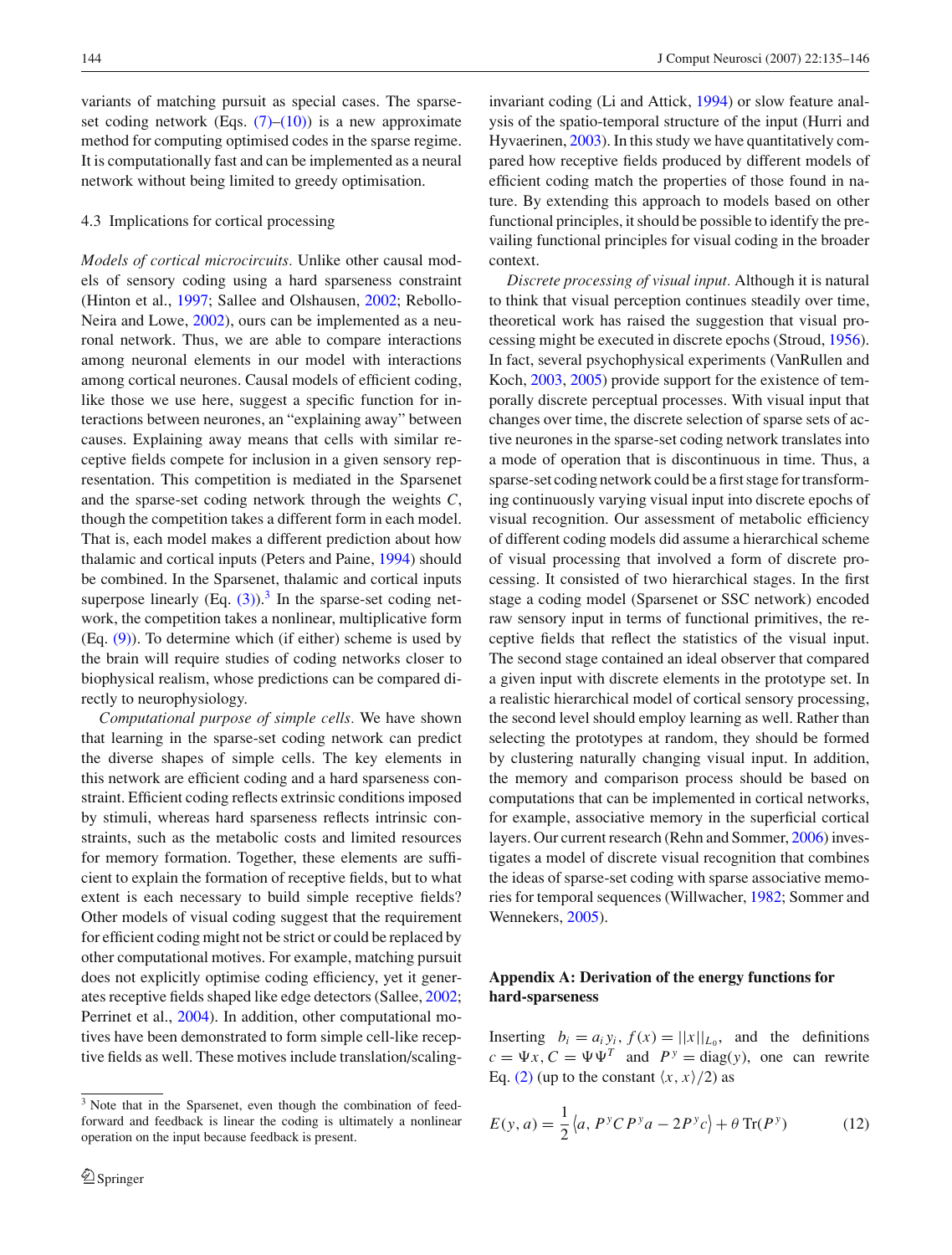where  $\text{Tr}(P^y) = \sum_i y_i = ||y||$ . Equation [\(12\)](#page-9-0) requires interleaved optimisation in both variable sets *a* and *y*. For fixed *y* the optimal analogue coefficients are  $a^* =$  $\argmin_a ||P^y C P^y a - P^y c||$ . The solution can be computed as Eq. [\(4\)](#page-3-2) using the pseudoinverse. If one inserts Eq. [\(4\)](#page-3-2) in Eq.  $(12)$ , the resulting energy function is

$$
E(y) = -\frac{1}{2} \langle c, [P^y C P^y]^+ c \rangle + \theta ||y|| \tag{13}
$$

<span id="page-10-14"></span>which solely depends on the binary variables since the coefficients are optimised implicitly.

Using the identities for the pseudoinverse:  $A^+$  =  $[A^T A]^+ A^T$  and  $[A^T]^+ = (A^+)^T$  (see pseudoinverse in Wikipedia), the inner product in Eq. (13) can be written

$$
\langle c, [P^y C P^y]^+ c \rangle = \langle x, (P^y \Psi)^T [P^y \Psi (P^y \Psi)^T]^+ P^y \Psi x \rangle
$$
  
=  $\langle x, [P^y \Psi]^+ P^y \Psi x \rangle$  (14)

The operator in the inner product on the RHS of Eq. (14) is a projection operator:

$$
[P^y \Psi]^+ P^y \Psi =: P^y_{\Psi} = (P^y_{\Psi})^2 \tag{15}
$$

<span id="page-10-13"></span>which projects into the subspace spanned by the receptive fields of the active units  $\{i : y_i = 1\}$ . Equation (14) and definition 15 yield Eq. [\(5\).](#page-3-0)

Another way to rewrite Eq. (13) is to insert  $P^y C P^y =$  $[P<sup>y</sup>(C - 11)P<sup>y</sup> + 11]P<sup>y</sup> =: C<sup>y</sup>P<sup>y</sup>$ .  $C<sup>y</sup>$  is a full rank matrix if the selected set of basis functions is linearly independent. This is guaranteed in the complete case and very likely to be fulfilled for sparse selections in overcomplete bases. Thus, for sparse *y* vectors we can replace the pseudoinverse in Eq. (13) by the ordinary inverse and use the power series expansion:  $[C^y]^{-1} = 1 - P^y(C - 1)P^y + [P^y(C - 1)]$  $(1)P^y$ <sup>2</sup> – · · · Using the expansion up to the first order yields the approximations for Eqs.  $(5)$  and  $(4)$ , respectively

$$
E(y) \simeq \frac{1}{2} \langle c, P^y (C - 2 \cdot 1) P^y c \rangle + \theta \operatorname{Tr}(P^y)
$$
 (16)

$$
a^* \simeq [\mathbb{1} - P^{\mathcal{Y}}(C - \mathbb{1})P^{\mathcal{Y}}]c \tag{17}
$$

<span id="page-10-16"></span>With the definition  $T_{ij} := -c_i C_{ij} c_j + 2\delta_{ij} c_i^2$ , Eq. [\(7\)](#page-4-0) follows from Eq. (16).

## **Appendix B: Fitting of receptive fields**

In the sparse regime, each basis function can be well fitted with a two-dimensional Gabor function in the image coordinates *u*, *v*:  $h(u', v') = A \exp[-(\frac{u'}{\sqrt{2}\sigma_{u'}})^2 (\frac{v'}{\sqrt{2}\sigma_{v'}})^2] \cos(2\pi f u' + \Phi)$ , where *u'* and *v'* are translated and

rotated image coordinates,  $\sigma_{u'}$  and  $\sigma_{v'}$  represent the widths of the Gaussian envelope, and  $f$  and  $\Phi$  are the spatial frequency and phase of the sinoidal grating. Notation in Fig. [6:](#page-7-1) width  $:= \sigma_u f$  and length  $:= \sigma_v f$ . To measure asymmetry of a Gabor function we split *h* along the v' axis into  $h_$  and  $h_+$ and use: Asym :=  $| \int h_+ ds - \int h_- ds | / \int |h| ds$ .

**Acknowledgment** We thank B. A. Olshausen for providing ideas, D. Ringach for the experimental data, T. Bell, J. Culpepper, G. Hinton, J. Hirsch, C. v. d. Malsburg, B. Mel, L. Perrinet, D. Warland, L. Zhaoping and J. Zhu for discussions. Further, we thank the reviewers for helpful suggestions. Financial support was provided by the Strauss-Hawkins trust and KTH.

#### **References**

- Atick JJ (1992) Could information theory provide an ecological theory of sensory processing? Network: Comput. Neural Syst. 3: 213–251.
- <span id="page-10-4"></span>Attneave F (1954) Some informational aspects of visual perception. Psychol. Rev. 61: 183–193.
- <span id="page-10-2"></span>Baddeley R (1996) An efficient code in V1? Nature 381: 560–561.
- <span id="page-10-8"></span>Barlow HB (1983) Understanding natural vision. Springer-Verlag, Berlin.
- <span id="page-10-3"></span>Baum EB, Moody J, Wilczek F (1988) Internal representations for associative memory. Biol. Cybern. 59: 217–228.
- <span id="page-10-10"></span>Bell AJ, Sejnowski TJ (1997) The independent components of natural images are edge filters. Vis. Res. 37: 3327–3338.
- <span id="page-10-1"></span>Bethge M, Rotermund D, Pawelzik K (2003) Second order phase transition in neural rate coding: binary encoding is optimal for rapid signal transmission. Phys. Rev. Lett. 90(8): 088104–0881044.
- <span id="page-10-17"></span>Buhmann J, Schulten K (1988) Storing sequences of biased patterns in neural networks with stochastic dynamics. In R Eckmiller, C von der Malsburg, eds. Neural Computers, Berlin. (Neuss 1987), Springer-Verlag, pp. 231–242.
- <span id="page-10-11"></span>Chen SS, Donoho DL, Saunders MA (1998) Atomic decomposition by basis pursuit. SIAM J. Sci. Comput. 20(1):33–61.
- <span id="page-10-12"></span>Dayan P, Abbott L (2003) Theoretical Neuroscience. MIT Press, Cambridge MA.
- <span id="page-10-0"></span>Donoho DL, Elad M (2002) Optimally sparse representation in general (nonorthogonal) dictionaries via *l* <sup>1</sup> minimization. PNAS 100(5): 2197–2002.
- <span id="page-10-19"></span>Field DJ (1987) Relations between the statistics of natural images and the response properties of cortical cells. J. Opt. Soc. Am. A 4: 2379–2394.
- <span id="page-10-6"></span>Földiak P (1995) Sparse coding in the primate cortex. In MA Arbib ed. The Handbook of Brain Theory and Neural Networks, MIT Press, Cambridge, MA, pp. 165–170.
- <span id="page-10-7"></span>Gardner-Medwin A (1976) The recall of events through the learning of associations between their parts. Proc. R. Soc. London. B 194: 375–402.
- <span id="page-10-9"></span>Gibson JJ (1966) The Perception of the Visual World. Houghton Mifflin, Boston, MA.
- <span id="page-10-5"></span>Hinton GE, Sallans B, Ghahramani ZJ (1997) A hierarchical community of experts. In M Jordan, ed. Learning in Graphical Models, Kluwer Academic Publishers, pp. 479–494.
- <span id="page-10-18"></span>Hopfield JJ (1982) Neural networks and physical systems with emergent collective computational abilities. Proc. Nat. Acad. Sci. (USA) 79: 2554–2558.
- <span id="page-10-20"></span><span id="page-10-15"></span>Hurri J, Hyvärinen A (2003) Simple-cell-like receptive fields maximize temporal coherence in natural video. Neural. Comput. 15: 663–691.